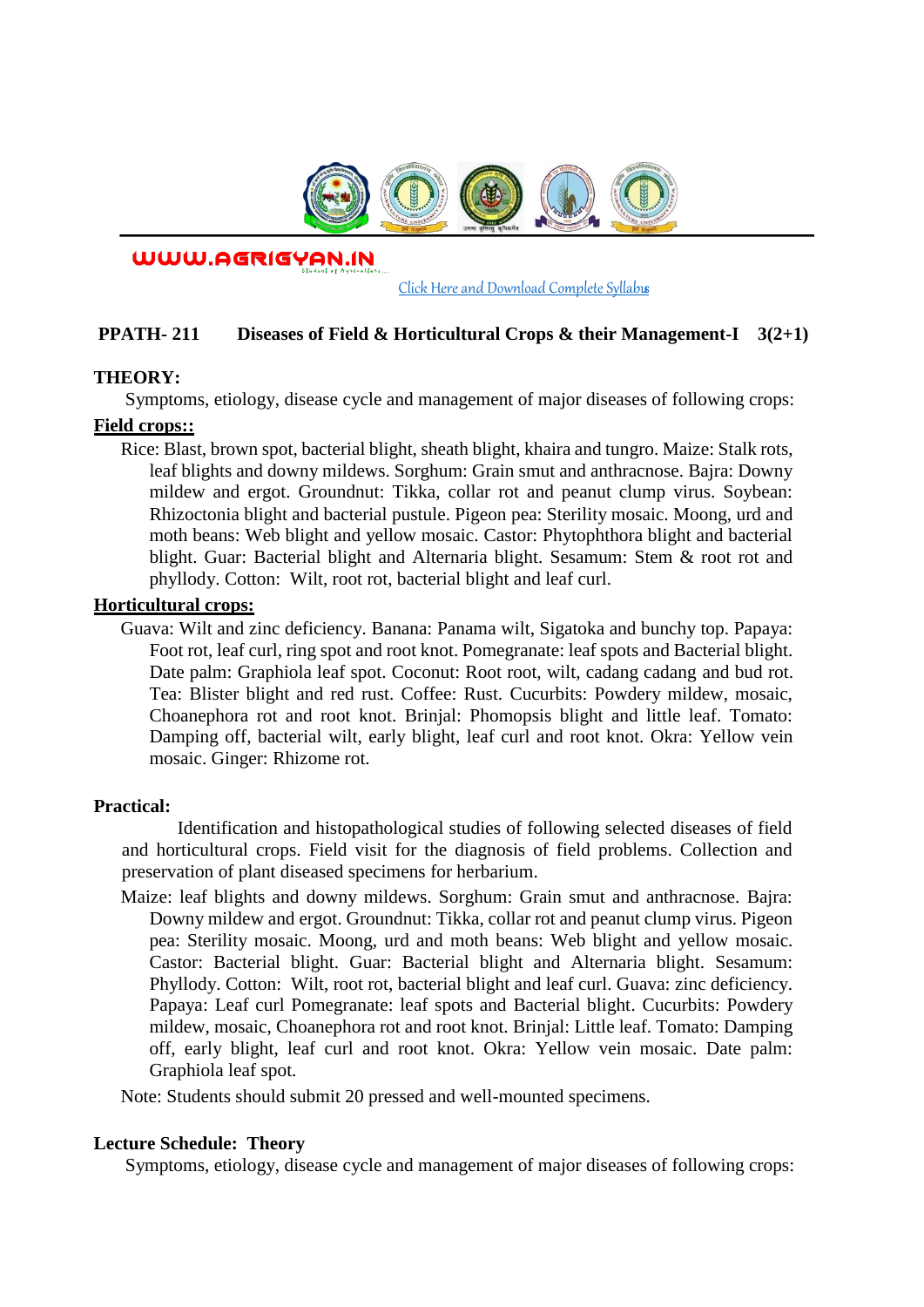| S.N.             | <b>Topic</b>                                                          | No. of         |
|------------------|-----------------------------------------------------------------------|----------------|
|                  |                                                                       | lectures       |
| 1.               | Rice: Blast, brown spot, bacterial blight, sheath blight, khaira and  | $\overline{2}$ |
|                  | tungro.                                                               |                |
| 2.               | Maize: Stalk rots, leaf blights and downy mildews.                    | $\overline{2}$ |
| 3.               | Sorghum: Grain smut and anthracnose.                                  | $\mathbf{1}$   |
| $\overline{4}$ . | Bajra: Downy mildew and ergot.                                        | $\mathbf{1}$   |
| 5.               | Groundnut: Tikka, collar rot and peanut clump virus.                  | $\overline{2}$ |
| 6.               | Soybean: Rhizoctonia blight and bacterial pustule.                    | $\overline{2}$ |
| 7.               | Pigeonpea: Sterility mosaic.                                          | $\mathbf{1}$   |
| 8.               | Moong, urd and moth beans: Web blight and yellow mosaic.              | $\overline{2}$ |
| 9.               | Castor: Phytophthora blight and bacterial blight.                     | $\mathbf{1}$   |
| 10.              | Guar: Bacterial blight and Alternaria blight.                         | $\overline{2}$ |
| 11.              | Sesamum: Stem & root rot and phyllody.                                | $\overline{2}$ |
| 12.              | Cotton: Wilt, root rot, bacterial blight and leaf curl.               | $\overline{2}$ |
| 13.              | Guava: Wilt and zinc deficiency.                                      | 1              |
| 14.              | Banana: Panama wilt, Sigatoka and bunchy top.                         | $\overline{2}$ |
| 15.              | Papaya: Foot rot, leaf curl, ring spot and root knot.                 | $\mathbf{1}$   |
| 16.              | Pomegranate: leaf spots and Bacterial blight.                         | $\mathbf{1}$   |
| 17.              | Date palm: Graphiola leaf spot. Coconut: Root wilt, cadang cadang and | $\overline{2}$ |
|                  | bud rot.                                                              |                |
| 18.              | Tea: Blister blight and red rust, Coffee: Rust.                       | $\mathbf{1}$   |
| 19.              | Cucurbits: Powdery mildew, mosaic, Choanephora rot and root knot.     | $\mathbf{1}$   |
| 20.              | Brinjal: Phomopsis blight and little leaf.                            | 1              |
| 21.              | Tomato: Damping off, bacterial wilt, early blight, leaf curl and root | $\mathbf{1}$   |
|                  | knot.                                                                 |                |
| 22.              | Okra: Yellow vein mosaic. Ginger: Rhizome rot                         | $\mathbf{1}$   |

# **Lecture Schedule: Practical**

Identification and histopathological studies of following selected diseases of field and horticultural crops. Field visit for the diagnosis of field problems. Collection and preservation of plant diseased specimens for herbarium.

| S.N. | <b>Topic</b>                                             | No. of<br>lectures |
|------|----------------------------------------------------------|--------------------|
| 1.   | Maize: leaf blights and downy mildews.                   |                    |
| 2.   | Sorghum: Grain smut and anthracnose.                     |                    |
| 3.   | Bajra: Downy mildew and ergot.                           |                    |
| 4.   | Groundnut: Tikka, collar rot and peanut clump virus.     |                    |
| 5.   | Pigeon pea: Sterility mosaic.                            |                    |
| 6.   | Moong, urd and moth beans: Web blight and yellow mosaic. |                    |
| 7.   | Castor: Bacterial blight, Sesamum: Phyllody.             |                    |